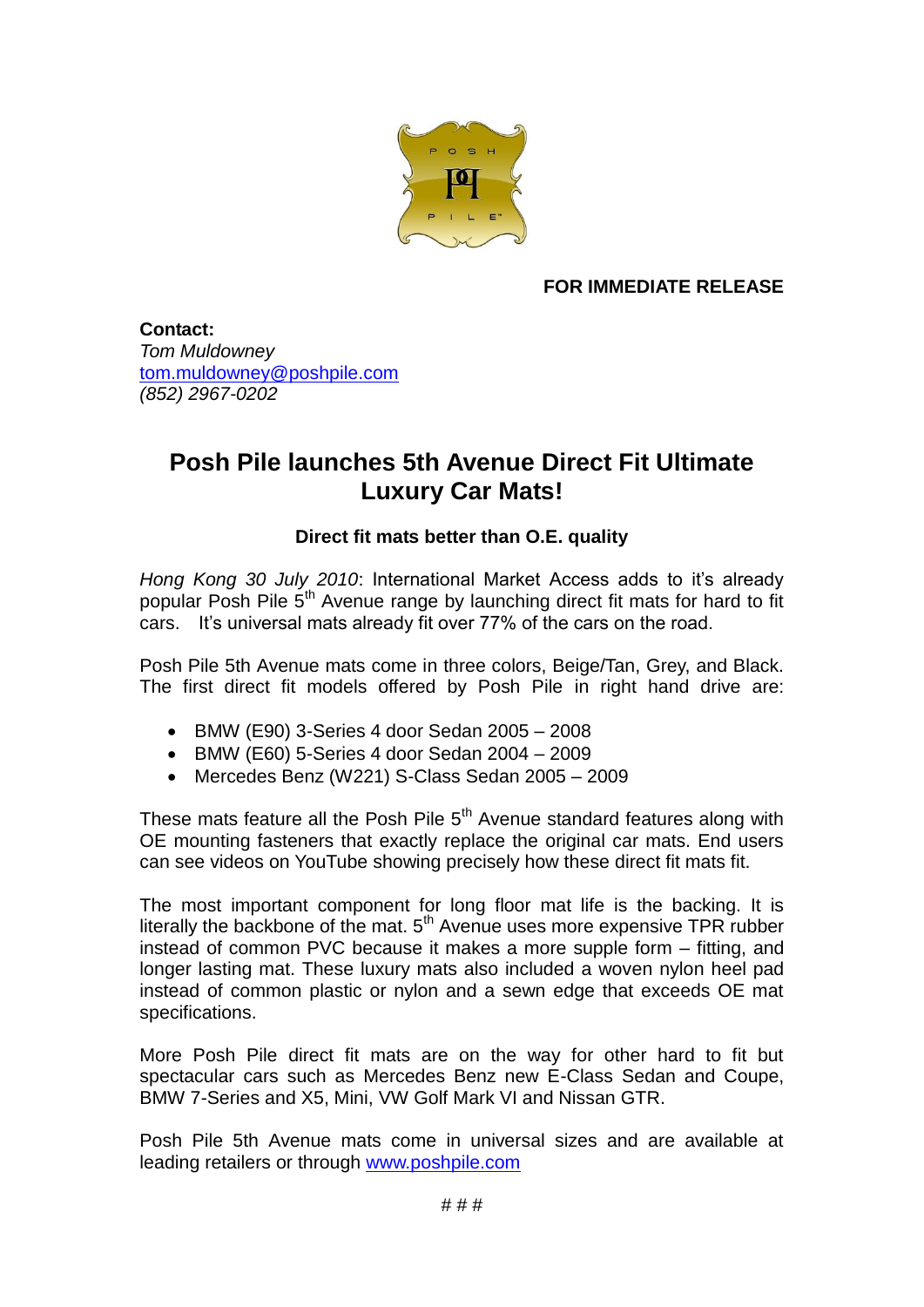## **About Posh Pile:**

Headquartered in Hong Kong, Posh Pile is the inspiration of a long time car guy, who went to car shows globally for ten years while launching the leading brand of car care products from the U.S. These mats are designed in the U.S.A, but are available quickly in Asia.

Posh Pile's car guy creator found that the OE mats his cars came with wore out after  $1 - 2$  years. He found it difficult to find mats in the market up to the high standards of his luxurious interiors, so he created Posh Pile.

For more information, visit [www.poshpile.com](http://www.poshpile.com/) or call (852) 2967-0202





Mercedes Benz (W221) S-Class Sedan 2005 – 2009

5 piece set



BMW (E60) 5-Series 4 door Sedan 2004 – 2009